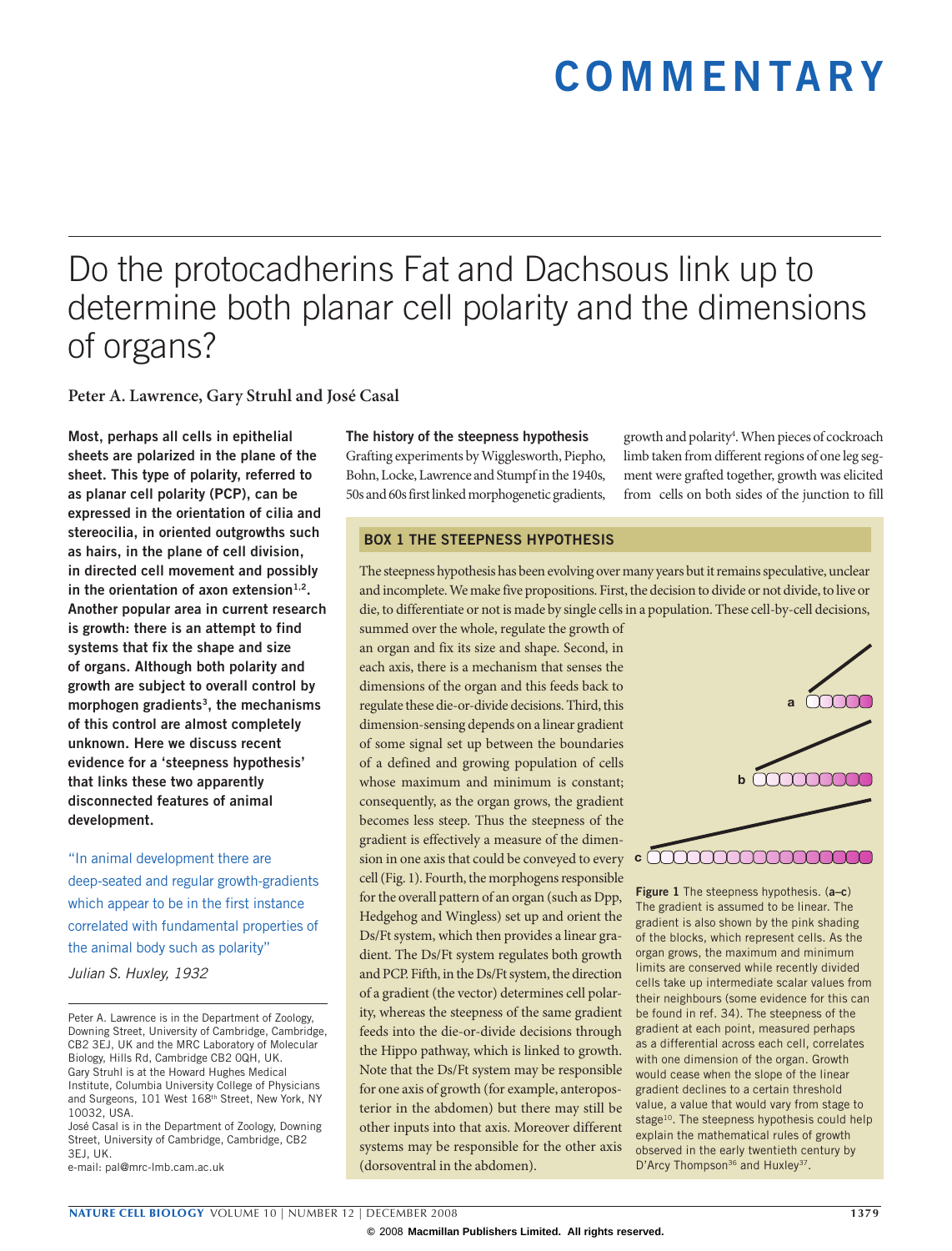## COMMENTARY



**Figure 2** The Hippo pathway<sup>35</sup>. Note that it is not clear how Ft and Ds feed into the pathway, but we imagine the input within one cell to be from both types of Ft/Ds heterodimers in the membrane. Warts is thought to regulate the phosphorylation of the transcription factor Yorkie; unphosphorylated Yorkie enters the nucleus and drives transcription of target genes.

in the missing region. Bohn argued that each leg segment is patterned by a morphogenetic gradient in the proximo-distal axis and that the polarity and length of the new tissue depends on the net difference between the scalar values of the gradient that were juxtaposed by the graft. This idea was then refined further from work on other insects (*Hemiptera*): if, in the wild-type, the direction of slope or vector of the gradient normally determines polarity<sup>5</sup>, then the steepness could measure the dimension and regulate growth4 (see BOX 1).

In the 1960s and 70s, we thought that the gradient would prove to be a morphogen. However, morphogens responsible for patterning, such as Hedgehog in the *Drosophila melanogaster* abdomen, Decapentaplegic (Dpp) and Wingless in the *Drosophila* wing, were later shown to operate upstream of the systems controlling PCP<sup>6,7</sup>. Even later, evidence was gathered from the *Drosophila* abdomen that morphogens act through two independent systems to determine PCP,

one depending on Frizzled, Van Gogh and Flamingo and another on the protocadherins Ds and Ft8 . Mutations in the latter system affect growth as well as PCP, suggesting that the Dachsous/Fat (Ds/Ft) system may provide some measure of dimension to the cells $9-11$ . Recently it was also found that if cells with widely different levels of Dpp signalling are apposed, cell division is elicited locally<sup>12</sup>, suggesting that disparity of Dpp signalling itself is mitogenic, or that it regulates a subordinate system for controlling growth. As we explain below, and as proposed previously<sup>12,13</sup>, it now seems that morphogens control growth indirectly through the Ds/Ft system.

#### **The Ds/Ft system and the Hippo pathway**

In the last few years, the concept of a Hippo 'pathway', or 'kinase cassette' (including Merlin, Expanded, Hippo, Salvador, Mats, Warts and Yorkie) has been developed<sup>14</sup> (Fig. 2). A flurry of papers has proposed that the Hippo pathway acts to suppress tumours and is involved in size

control. However, these conclusions were based on mutant phenotypes and on experiments that upregulate Yorkie to cause excess growth, leaving open what the Hippo pathway really does during normal development. Nevertheless, it was found recently that *ft–* cells, long known to divide excessively<sup>15</sup>, upregulate target genes of the Hippo pathway, such as *cyclin E* and *diap1*. These genes promote growth and inhibit apoptosis, suggesting that the wild-type function of Ft is to regulate cell proliferation through the Hippo pathway<sup>16-19</sup>. Ft has even been called a tumour suppressor $20,21$  but it is not clear how it might act in size control.

#### **The essentials of the Ds/Ft system for PCP: the Ds/Ft model**

Here follows a simplified summary of our current model of how the Ds/Ft system generates PCP, based on the abdominal epidermis of *Drosophila*<sup>8</sup> ; we refer to this as the Ds/Ft model (Fig. 3). Ds and Four-jointed (Fj), a Golgi  $kinase<sup>22</sup>$ , are expressed in opposing gradients in the anteroposterior axis (set up by the morphogens Hedgehog and Wingless). The heterodimeric bridges formed by Ds and Ft from cell to cell ensure that the amounts of Ft to Ds on the surface of one cell can affect the distribution of Ds and Ft on neighbouring cells $^{23,24}$ . According to the Ds/Ft model, when clones of cells are made that express, for example, a large amount of extra Ds, Ft and Ds molecules are redistributed on abutting cells on both sides of the clone/host interface for a few rows of cells. These redistributions of Ds and Ft cause local changes in steepness and/or direction of the Ds/Ft slopes. Of course there can only be a visible reversal of polarity where the effects of the clone oppose, rather than reinforce, the background polarity. For example, in the abdomen, changes in hair orientation are found either anterior or posterior to the clone but not both. Note also and importantly for what follows, the experimental results<sup>8</sup> show that cells with only Ds or Ft can repolarize their neighbours. However these neighbours need both Ds and Ft to be repolarized<sup>8</sup>. These observations argue against a simple ligand–receptor relationship between Ds and Ft<sup>7,17</sup>; instead both Ds and Ft act as ligands and receptors for each other<sup>8</sup>.

#### **New evidence for the steepness hypothesis**

The steepness hypothesis and the Ds/Ft model have now been supported by two exciting papers<sup>25,26</sup>. As with studies of PCP<sup>8</sup>, the method used was to make clones of cells that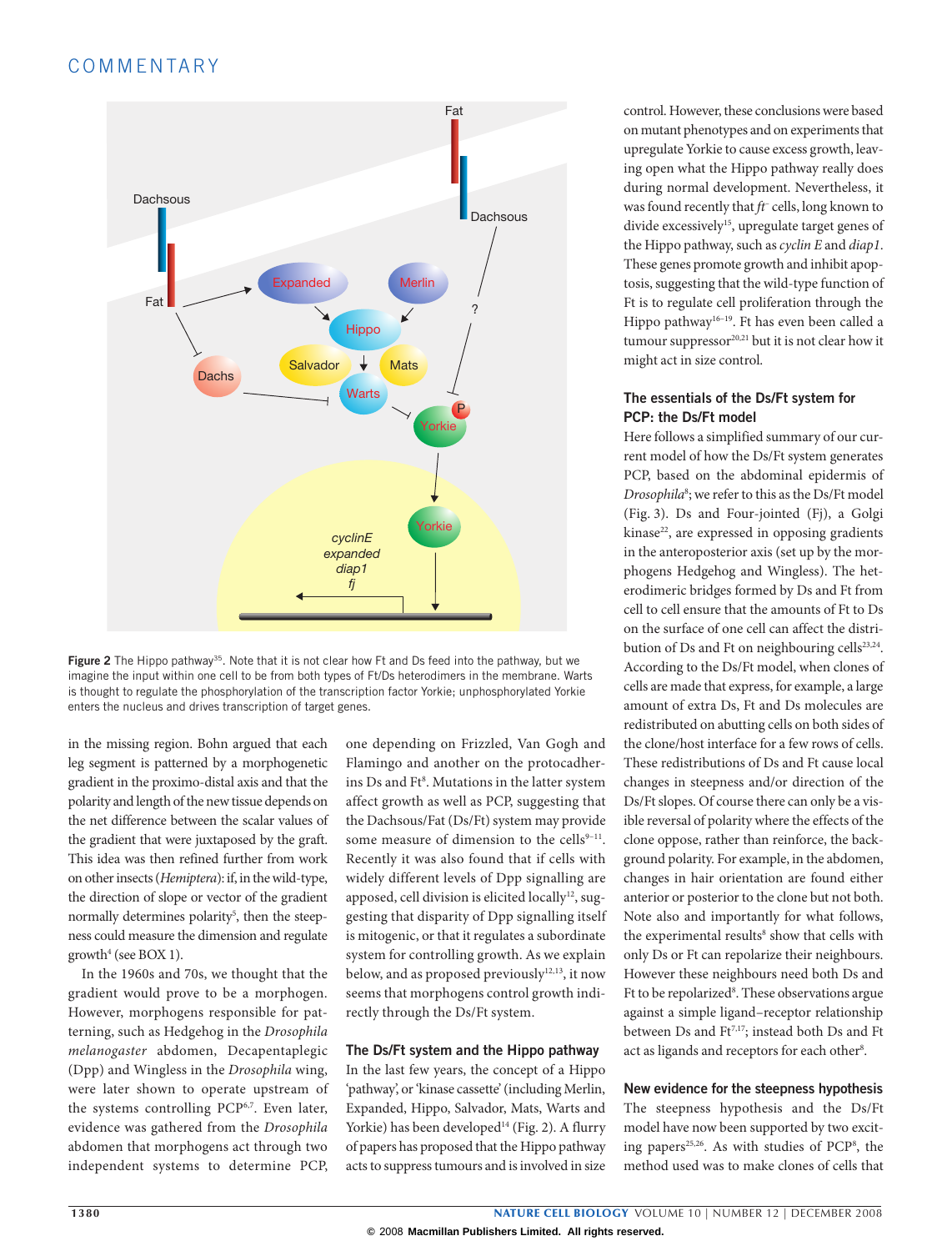## COMMENTARY



**Figure** 3 A sketch of the Ds/Ft model. There is evidence that the Ds and Fi gradients are set up by the primary morphogens; they make a Ds/Ft gradient that is responsible for both PCP<sup>7,8</sup>, and for activation of Hippo targets that drive growth<sup>16–19</sup>. In the model<sup>8</sup>, Ds and Fj concentration gradients span the organ and interact with uniformly expressed Ft molecules to build together, in one axis, a linear gradient of Ds/ Ft heterodimers. Putative distributions of Ds and Ft heterodimers are indicated below. In the model, Ds and Ft function as *trans* heterodimers, acting, in effect, as ligands and receptors for each other. This model explains, for example, why *ds* or *ft* cells do not show PCP or growth responses to neighbouring cells — the numbers of Ds/Ft heterodimers could not be compared on the two faces of *ds*- or *ft*-cells.

set up sharp disparities in the Ds/Ft system but, instead of assessing hair polarity, Rogulja *et al.*25 and Willecke *et al.*26 looked at expression of gene targets of the Hippo pathway. What is exciting is their results show that the effects of the Ds/Ft system on Hippo targets are co-extensive with the effects shown earlier on PCP8 , suggesting that growth and PCP are both outputs of the same signalling mechanism. To illustrate this, we choose a few of their many experiments (Fig. 4).

#### **Clones overexpressing Ds**

Clones overexpressing the *ds* gene were made in the wing disc, creating new Ds/Ft differentials all around the perimeter of the clone. Given that Ds and Ft are present in all cells, the Ds/Ft model predicts that when Ds is expressed strongly in a clone, all around its perimeter, inside and outside, there will be sharp local increases in steepness and, in some places, changes in slope direction (the latter is seen in the earlier PCP8 experiments). Both new papers<sup>25,26</sup> report that when the Ds/Ft model predicts changes in steepness, a Hippo target gene is upregulated. The ranges of effects on PCP and on Hippo targets are similar, extending to about 2–4 cells from the interface, leaving the centre of the clone relatively unaffected.

If clones containing extra Ds are made in a *ft–* fly, the Ds/Ft model predicts that there should be no effects on the Hippo pathway, as all cells in the animal lack Ft, both inside the clone and outside, and thus should be refractory to any incoming Ds/Ft signal. Indeed, there is no effect on the Hippo pathway<sup>25,26</sup>. If clones expressing Ds are made in a *ds–* fly, cells outside the clone lack Ds and therefore cannot respond. But just inside the clone, where both Ds and Ft are present, an abrupt, local increase in steepness is predicted by the Ds/Ft model, and indeed an increase in Hippo target expression, as well as growth, is observed<sup>26</sup>.

#### **Loss and gain of Fj**

Fj modulates Ds/Ft interactions, enhancing Ft activity and reducing Ds activity8,27. Removing or adding Fj to clones of cells have opposite effects on hair orientation: in the abdomen, removing Fj reverses hairs behind the clone, whereas adding Fj reverses hairs in front<sup>13</sup>. Although the polarity is changed on only one face of the clones, the Ds/Ft model predicts that in both experiments, steepness of the gradient will be increased all around the clone borders. Accordingly, in the wing and eye, Hippo target genes are upregulated in both



**Figure 4** The effects of juxtaposing cells with different levels or states of the Ds/Ft system. The left column shows the genotypes of clones and the right column the background genotypes. The interfaces between cells of these two genotypes drive the effects which produce co-extensive outputs onto PCP and Hippo targets. The arrows show formally the sign as well as the extent of polarity effects that reverse the background polarity on the appropriate sides of the clones<sup>8</sup>. The bars indicate the extent of upregulation of Hippo targets above background levels — these extend a few cell rows on one or both sides of the interfaces as shown<sup>25,26</sup>. Ft is indicated in pink, Ds in blue and Fj in green. In the bottom panel, we show a single example of an ellipsoidal *ff* clone. The clone is outlined with a dotted red line; the arrows indicate the PCP of oriented structures, such as cuticular hairs, red arrows showing where polarity has been changed by the clone-induced Ds/Ft slopes. Blue marks the zone, including both the periphery of the clone and its surroundings, in which Hippo targets are upregulated as a result of local steepening of those slopes.